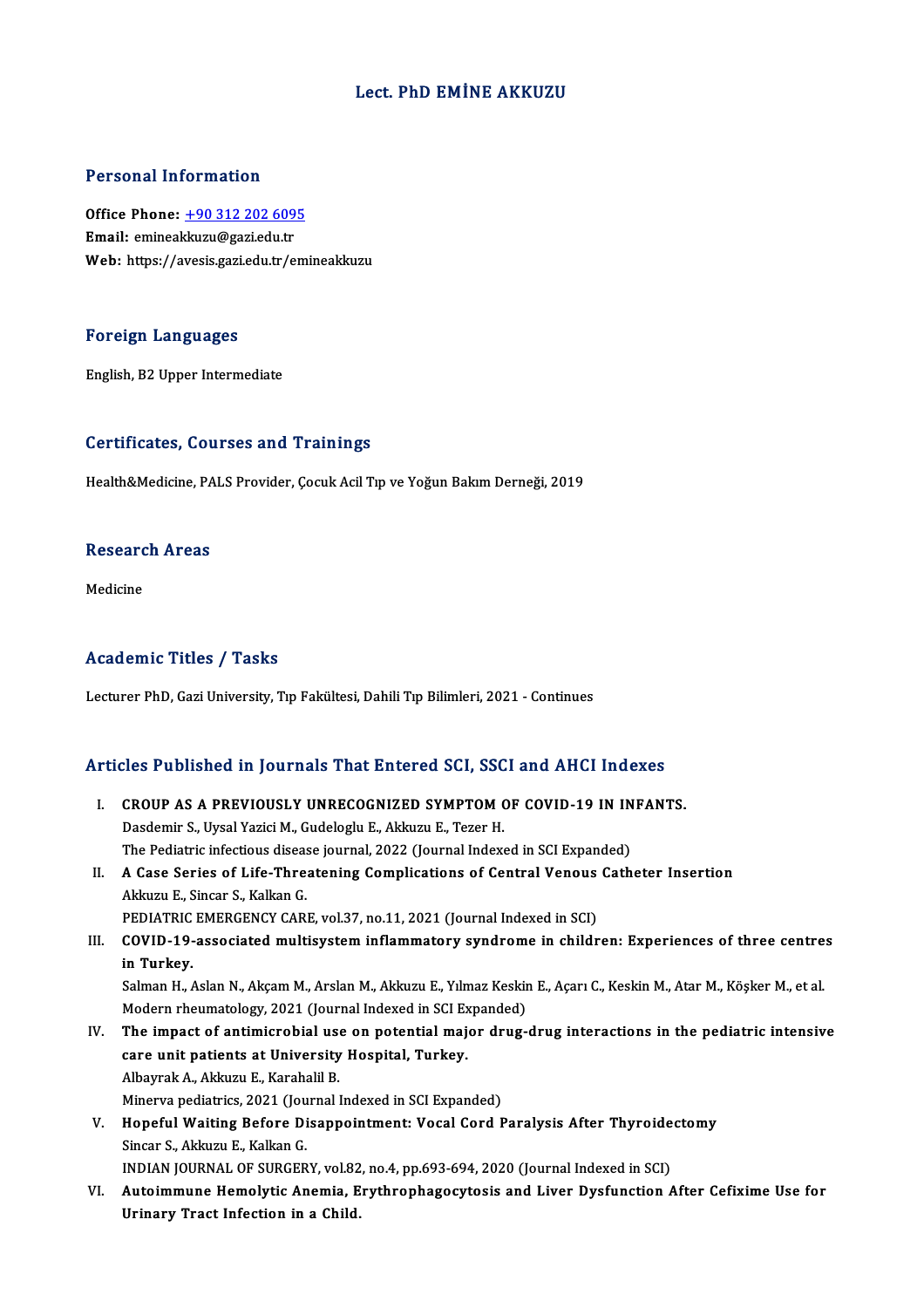KAYA Z., Kurekci F., Akkuzu E., Goral S., Kalkan G.

Indian journal of hematology & blood transfusion: an official journal of Indian Society of Hematology and Blood KAYA Z., Kurekci F., Akkuzu E., Goral S., Kalkan G.<br>Indian journal of hematology & blood transfusion : an official journal of Indian :<br>Transfusion, vol.35, no.1, pp.203-204, 2019 (Journal Indexed in SCI Expanded)<br>A GASE WI Indian journal of hematology & blood transfusion : an official journal of Indian Society of Hematology and Blood<br>Transfusion, vol.35, no.1, pp.203-204, 2019 (Journal Indexed in SCI Expanded)<br>VII. A CASE WITH TROMBOCYTOPENI

- Transfusion, vol.35, no.1, pp.203-204, 2019 (Journal Indexed in SCI<br>A CASE WITH TROMBOCYTOPENIA ASSOCIATED MULTIORGA<br>PNEUMOCOCCAL MENINGITIS AND ACUTE RENAL FAILURE<br>Alpman N. Singar S. Alduru E. VAZICIOČI II P. Kallon G. B A CASE WITH TROMBOCYTOPENIA ASSOCIATED MULTIORGAN FAILURE (TAMOF) P<br>PNEUMOCOCCAL MENINGITIS AND ACUTE RENAL FAILURE<br>Alpman N., Sincar S., Akkuzu E., YAZICIOĞLU B., Kalkan G., BAKKALOĞLU EZGÜ S. A. , BUYAN N.<br>PEDIATPIC NEPH PNEUMOCOCCAL MENINGITIS AND ACUTE RENAL FAILURE<br>Alpman N., Sincar S., Akkuzu E., YAZICIOĞLU B., Kalkan G., BAKKALOĞLU EZGÜ S. A. , BUYAN N. PEDIATRIC NEPHROLOGY, vol.33, no.10, pp.1846, 2018 (Journal Indexed in SCI)
- VIII. First Description of QTc Prolongation Associated With Clonazepam Overdose in a Pediatric Patient.<br>Ucar H. K., ARHAN E., Serdaro A., Aydin K., Kazancioglu A., Akkuzu E., Kalkan G. First Description of QTc Prolongation Associated With Clonazepam Overdose<br>Ucar H. K., ARHAN E., Serdaro A., Aydin K., Kazancioglu A., Akkuzu E., Kalkan G.<br>American journal of therapeutics, vol.25, no.5, 2018 (Journal Index Ucar H. K. , ARHAN E., Serdaro A., Aydin K., Kazancioglu A., Akkuzu E., Kalkan G.<br>American journal of therapeutics, vol.25, no.5, 2018 (Journal Indexed in SCI Expanded)<br>IX. Identification of renal infiltration based on uri
- American journal of the<br>Identification of rena<br>leukemia/lymphoma.<br>KAVA 7. Alisi N. Ormon Identification of renal infiltration based on urinary !<br>leukemia/lymphoma.<br>KAYA Z., Alici N., Ozmen O. E. , Akgul M., Topuz B., Akkuzu E.<br>American iournal of hematelegy. vol.92, no.9, np.929,940,2

leukemia/lymphoma.<br>KAYA Z., Alici N., Ozmen O. E. , Akgul M., Topuz B., Akkuzu E.<br>American journal of hematology, vol.92, no.8, pp.839-840, 2017 (Journal Indexed in SCI Expanded)

#### Articles Published in Other Journals

rticles Published in Other Journals<br>I. Çocuklarda Covid 19 İlişkili Multisistem İnflamatuar Sendrom Patofizyolojisi<br>Aklamu E Sics I us<br>Cocuklar<br>Akkuzu E.<br>Süleyman Çocuklarda Covid 19 İlişkili Multisistem İnflamatuar Sendrom Patofizyolojisi<br>Akkuzu E.<br>Süleyman Demirel Üniversitesi Tıp Fakültesi Dergisi, no.özel sayı-1, pp.93-96, 2021 (National Refreed University<br>Journal)

Akkuzu <mark>E</mark><br>Süleymaı<br>Journal)<br>Unsemn Süleyman Demirel Üniversitesi Tıp Fakültesi Dergisi, no.özel sayı-1, pp.93-96, 20<br>Journal)<br>II. Uncommon presentation of an atrial myxoma in an adolescent patient<br>Akkuru E. Sincer S. Teksör S. Kelkan G.

- Journal)<br>Uncommon presentation of an atria<br>Akkuzu E., Sincar Ş., Tokgöz S., Kalkan G.<br>Pediatria Prestice and Besearsh vol 9, ne Akkuzu E., Sincar Ș., Tokgöz S., Kalkan G.<br>Pediatric Practice and Research, vol.9, no.1, pp.27-29, 2021 (International Refereed University Journal) Akkuzu E., Sincar Ş., Tokgöz S., Kalkan G.<br>Pediatric Practice and Research, vol.9, no.1, pp.27-29, 2021 (International Research)<br>III. Nadir Görülen Bronş Basısı Nedeni: Hafif Pulmoner Hipertansiyon<br>SUCAR S. AVVUZU E. VALVA
- Pediatric Practice and Research, vol.9, no.1, pp.27-29, 2021 (International Madir Görülen Brons Basısı Nedeni: Hafif Pulmoner Hipertan:<br>SİNCAR Ş., AKKUZU E., KALKAN G., TOKGÖZ S., HAYVACI CANBEYLİ F.<br>Turkish Journal of Ped SİNCAR Ş., AKKUZU E., KALKAN G., TOKGÖZ S., HAYVACI CANBEYLİ F.<br>Turkish Journal of Pediatric Disease, vol.5, pp.1-4, 2019 (Other Refereed National Journals) SİNCAR Ş., AKKUZU E., KALKAN G., TOKGÖZ S., HAYVACI CANBEYLİ F.<br>Turkish Journal of Pediatric Disease, vol.5, pp.1-4, 2019 (Other Refereed National Journals)<br>IV. Successful treatment of renal infiltration complicated by a
- Turkish Journal d<br>Successful trea<br>leukemic child<br>ÖЗМЕМ Е. Ö. alv Successful treatment of renal infiltration complicated by atypical hemolytic uremic syndrome in a<br>leukemic child<br>ÖZMEN E. Ö. , alıcın., topuz türkcan b., akgül erdal m., AKKUZU E., AKDEMİR Ü. Ö. , BUYAN N., GÖRAL Ş., KAYA leukemic child<br>ÖZMEN E. Ö. , alıcı n., topuz türkcan b., akgül erdal m., AKKUZU E., AKDEMİR Ü. Ö. , BUYAN N., GÖRAL Ş., KAYA Z

Indian Journal of Nephrology, 2018 (Refereed Journals of Other Institutions)

- V. The Importance of Family Interview for Shaken Baby Syndrome<br>Akkuzu E., KALKAN G., Demir Ş., paslı f., DUYAN ÇAMURDAN A. The Importance of Family Interview for Shaken Baby Syndrome<br>Akkuzu E., KALKAN G., Demir Ş., paslı f., DUYAN ÇAMURDAN A.<br>Turkish Journal of Pediatric Emergency and Intensive Care Medicine, vol.5, no.1, pp.35-38, 2018 (Other Akkuzu E., KALKAN<br>Turkish Journal of<br>National Journals)<br>A Bare and Dang Turkish Journal of Pediatric Emergency and Intensive Care Medicine, vol.5, no.1, pp.35-38, 2018 (C<br>National Journals)<br>VI. A Rare and Dangerous Complication of Central Venous Catheterization: Intimal Injury<br>Aldous E Kalkan
- National Journals)<br>VI. A Rare and Dangerous Complication of Central Venous Catheterization: Intimal Injury<br>Akkuzu E., Kalkan G., Durgun E. G. , Özer A. J Pediatr Emerg Intensive Care Med, vol.3, no.4, pp.138-141, 2017 (Other Refereed National Journals)
- Akkuzu E., Kalkan G., Durgun E. G. , Özer A.<br>J Pediatr Emerg Intensive Care Med, vol.3, no.4, pp.138-141, 2017 (Other Refereed National Journal Hasar<br>VII. Santral Venöz Kateterizasyonun Nadir ve Tehlikeli BirKomplikasyonu: J Pediatr Emerg Intensive Care Med, vol.3, no.4,<br>Santral Venöz Kateterizasyonun Nadir ve<br>AKKUZU E., KALKAN G., DURGUN E. G. , ÖZER A.<br>LPediatr Emerg Intensive Care Med. vol.4, nn 13 Santral Venöz Kateterizasyonun Nadir ve Tehlikeli BirKomplikasyonu: İntimal Hasar<br>AKKUZU E., KALKAN G., DURGUN E. G. , ÖZER A.<br>J Pediatr Emerg Intensive Care Med, vol.4, pp.138-141, 2017 (Refereed Journals of Other Institu
	- J Pediatr Emerg Intensive Care Med, vol.4, pp.138-141, 2017 (Refereed Journals of Other Institutions)
- AKKUZU E., KALKAN G., DURGUN E. G. , ÖZER A.<br>J Pediatr Emerg Intensive Care Med, vol.4, pp.13<br>VIII. Çocuklarda Temel Mekanik Ventilasyon<br>KALKAN G., AKKUZU E. Çocuklarda Temel Mekanik Ventilasyon<br>KALKAN G., AKKUZU E.<br>Turkish Journal of Pediatric Disease, pp.289-297, 2017 (Other Refereed National Journals)<br>Dontal Anseve Sekender Meksiller Osteomiyelit Celisen Bir Bedietrik Olay. KALKAN G., AKKUZU E.<br>Turkish Journal of Pediatric Disease, pp.289-297, 2017 (Other Refereed National Jou<br>IX. Dental Apseye Sekonder Maksiller Osteomiyelit Gelişen Bir Pediatrik Olgu<br>AKKUZU E. Kopli Vülgeli S. ÖZKANA BARLAK
	- Turkish Journal of Pediatric Disease, pp.289-297, 2017 (Other Refereed National Journals)<br>Dental Apseye Sekonder Maksiller Osteomiyelit Gelişen Bir Pediatrik Olgu<br>AKKUZU E., Kanık Yüksek S., ÖZKAYA PARLAKAY A. N. , GÜLHAN IX. Dental Apseye Sekonder Maksiller Osteomiyelit Gelişen Bir Pediatrik Olgu<br>AKKUZU E., Kanık Yüksek S., ÖZKAYA PARLAKAY A. N. , GÜLHAN B., AKCAN F. A. , TEZER H.<br>Türkiye Çocuk Hastalıkları Dergisi, vol.10, no.3, pp.201-20 AKKUZU E., Kanık Yüksek S., ÖZKAYA PARLAKAY A. N. , GÜLHAN B., AKCAN F. A. , TEZER H.<br>Türkiye Çocuk Hastalıkları Dergisi, vol.10, no.3, pp.201-204, 2016 (Other Refereed National Journals)<br>X. Tuberculous Meningitis in The D
	- Türkiye Çocuk Hastalıkları Derg<br>Tuberculous Meningitis in T<br>Antituberculosis Treatment<br>Sebin S. UVSAL YAZICLM, Avan Tuberculous Meningitis in The Differential Diagnosis of Cns Infection and the Urg<br>Antituberculosis Treatment<br>Şahin S., UYSAL YAZICI M., Ayar G., AKKUZU E., Parlakay Ozkaya A., Kanık Yuksek S., TEZER H.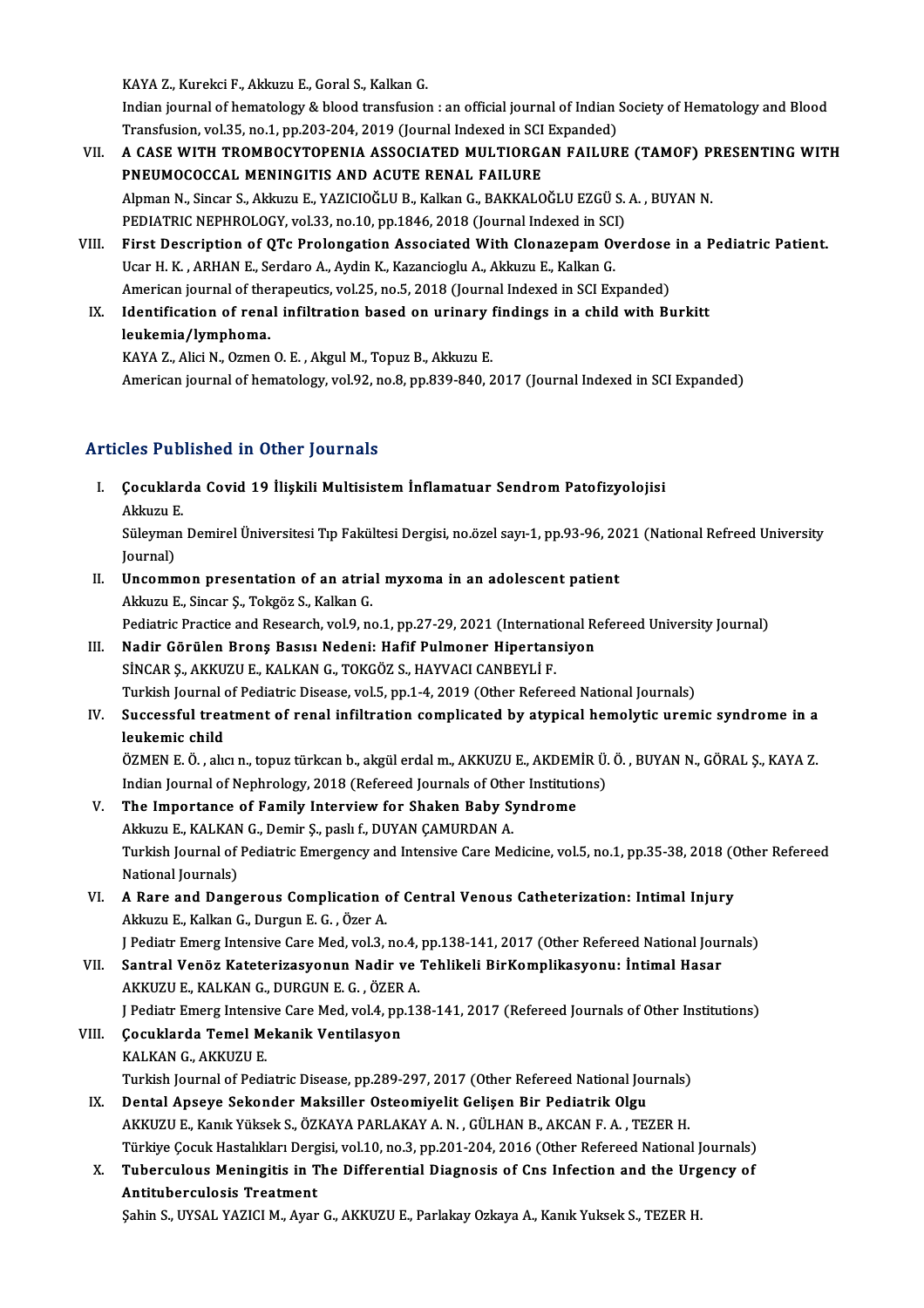Journal of Emergency Medicine and Intensive Care, vol.1, no.1, 2015 (Refereed Journals of Other Institutions)

#### Refereed Congress / Symposium Publications in Proceedings

efereed Congress / Symposium Publications in Proceedings<br>I. Yaşamın İlk 3 Ayında İdrar Yolu Enfeksiyonu Geçiren Çocukların Retrospektif Değerlendirilmesi<br>Aklaru E. Cakar N 1994 Songress<br>Yaşamın İlk 3 Ayı<br>Akkuzu E., Çakar N. Yaşamın İlk 3 Ayında İdrar Yolu Enfeksiyonu Geçiren Çocukların Retrospektif Değe<br>Akkuzu E., Çakar N.<br>2. Çocuk Medeniyeti Çevrim İçi Sempozyumu, İstanbul, Turkey, 8 - 10 April 2022, pp.119-122<br>Nazogastrik sonda uygulamasını

2. Çocuk Medeniyeti Çevrim İçi Sempozyumu, İstanbul, Turkey, 8 - 10 April 2022, pp.119-122

- Akkuzu E., Çakar N.<br>2. Çocuk Medeniyeti Çevrim İçi Sempozyumu, İstanbul, Turkey, 8 1<br>II. Nazogastrik sonda uygulamasının nadir bir komplikasyonu<br>Akkuzu E., Celik M. Uluslararası Katılımlı 17. Çocuk Acil Tıp ve Yoğun Bakım Kongresi ve 13. Çocuk Acil Tıp ve Yoğun Bakım Hemsireliği Akkuzu E., Çelik M.<br>Uluslararası Katılımlı 17. Çocuk Acil Tıp ve Yoğun Bakım I<br>Kongresi, Antalya, Turkey, 13 - 16 October 2021, pp.593<br>İnfant bir bastada COVİD, 19'un baklanmadik praz
- III. İnfant bir hastada COVİD-19'un beklenmedik prezentasyonu: İzole metabolik asidoz<br>Akkuzu E., Kağnıcı M. Kongresi, Antalya, Tu<br>**İnfant bir hastada**<br>Akkuzu E., Kağnıcı M.<br>Uluslananası Katılımlı İnfant bir hastada COVİD-19'un beklenmedik prezentasyonu: İzole metabolik asidoz<br>Akkuzu E., Kağnıcı M.<br>Uluslararası Katılımlı 17. Çocuk Acil Tıp ve Yoğun Bakım Kongresi ve 13. Çocuk Acil Tıp ve Yoğun Bakım Hemşireliği<br>Kong

Akkuzu E., Kağnıcı M.<br>Uluslararası Katılımlı 17. Çocuk Acil Tıp ve Yoğun Bakım I<br>Kongresi, Antalya, Turkey, 13 - 16 October 2021, pp.576<br>Üsüngü Dürey Cosuk Yoğun Bokum Ünitelerinde Te IV. Üçüncü Düzey Çocuk Yoğun BakımÜnitelerinde Takip Edilen Hastalarda Tiamin Eksikliği

Kongresi, Antalya, Turkey, 13 - 16 October 2021, pp.576<br>Üçüncü Düzey Çocuk Yoğun Bakım Ünitelerinde Takip Edilen Hastalarda Tiamin Eksikliği<br>Prevelansının ve Mortalite Morbidite İlişkisinin Saptanması; Çok Merkezli Prospek Üçüncü Düzey Çocuk Yoğun Bakım Ünitelerinde Takip Edilen Hastalarda Ti<br>Prevelansının ve Mortalite Morbidite İlişkisinin Saptanması; Çok Merkezli<br>Akkuzu E., Yavuz S., Özcan S., Sincar Ş., Kendirli T., Bayrakci B., Paşaoğlu Prevelansının ve Mortalite Morbidite İlişkisinin Saptanması; Çok Merkezli Prospektif Çalışmı<br>Akkuzu E., Yavuz S., Özcan S., Sincar Ş., Kendirli T., Bayrakci B., Paşaoğlu H., Kalkan G.<br>Çocuk Acil Tıp ve Yoğun Bakım Çevrimiç Akkuzu E., Yavuz S., Özcan S., Sincar Ş., Kendirli T., Bayrakci B., Paşaoğlu H., Kalkan G.<br>Çocuk Acil Tıp ve Yoğun Bakım Çevrimiçi Seminerleri, Ankara, Turkey, 30 April - 01 N.<br>V. Raylı Kapıya Bağlı Bir Ev Kazası: Ağır Bir Cocuk Acil Tıp ve Yoğun Bakım Çevrimiçi Seminerleri, Ankara, Turkey, 30 April - 01 May 2021, pp.18-21

Raylı Kapıya Bağlı Bir Ev Kazası: Ağır Bir Asfiksi Olgusu<br>Sincar Ş., Akkuzu E., Özmen E. Ö. , Kalkan G.<br>Uluslararası Katılımlı 16. Çocuk Acil Tıp ve Yoğun Bakım Kongresi ve 12. Çocuk Acil Tıp ve Yoğun Bakım Hemşireliği<br>Kon Sincar Ş., Akkuzu E., Özmen E. Ö. , Kalkan G.<br>Uluslararası Katılımlı 16. Çocuk Acil Tıp ve Yoğun Bakım Kong<br>Kongresi , Antalya, Turkey, 2 - 05 October 2019, pp.375-376<br>Kalsiyum Kanal Blokërji, Enteksikasyonu, Sonusu Her l Uluslararası Katılımlı 16. Çocuk Acil Tıp ve Yoğun Bakım Kongresi ve 12. Çocuk Acil Tıp ve Yoğun Bakım Hemşire<br>Kongresi , Antalya, Turkey, 2 - 05 October 2019, pp.375-376<br>VI. Kalsiyum Kanal Blokörü Entoksikasyonu Sonucu He

Kongresi<br><mark>Kalsiyum</mark><br>Bir Olgu<br>Özmen E Kalsiyum Kanal Blokörü Entoksikasyo:<br>Bir Olgu<br>Özmen E. Ö. , Sincar Ş., Akkuzu E., Tokgöz S.<br>Uluslarares: Katılımlı 16. Cosuk Asil Tın ve Y

Bir Olgu<br>Özmen E. Ö. , Sincar Ş., Akkuzu E., Tokgöz S.<br>Uluslararası Katılımlı 16. Çocuk Acil Tıp ve Yoğun Bakım Kongresi ve 12. Çocuk Acil Tıp ve Yoğun Bakım Hemsireliği Kongresi, Antalya, Turkey, 2 - 05 October 2019, pp.410-412 Uluslararası Katılımlı 16. Çocuk Acil Tıp ve Yoğun Bakım Kongresi ve 12. Çocuk Acil Tıp<br>Kongresi, Antalya, Turkey, 2 - 05 October 2019, pp.410-412<br>VII. İnfantil Dönemde Solunum Sıkıntısının Nadir Bir Nedeni: Alcapa Sendrom

Kongresi, Antalya, Turkey, 2 - 05 October 2<br>**İnfantil Dönemde Solunum Sıkıntısınır**<br>Sincar Ş., Akkuzu E., Özmen E. Ö. , Kalkan G.<br>Uluslararası Katılımlı 16 Cosult Asil Tın ve l İnfantil Dönemde Solunum Sıkıntısının Nadir Bir Nedeni: Alcapa Sendromu<br>Sincar Ş., Akkuzu E., Özmen E. Ö. , Kalkan G.<br>Uluslararası Katılımlı 16. Çocuk Acil Tıp ve Yoğun Bakım Kongresi ve 12. Çocuk Acil Tıp ve Yoğun Bakım H Sincar Ș., Akkuzu E., Özmen E. Ö. , Kalkan G.<br>Uluslararası Katılımlı 16. Çocuk Acil Tıp ve Yoğun Bakım Kong<br>Kongresi , Antalya, Turkey, 2 - 05 October 2019, pp.370-371<br>Besteneratif ser ekstübesyen: Tanı konmamıs MARCA Uluslararası Katılımlı 16. Çocuk Acil Tıp ve Yoğun Bakım Kong<br>Kongresi , Antalya, Turkey, 2 - 05 October 2019, pp.370-371<br>VIII. Postoperatif zor ekstübasyon: Tanı konmamış MAPCA<br>HAYVACI CANPEVI İ.E. TINAQĞLUE S. Atasayan V

### Kongresi , Antalya, Turkey, 2 - 05 October 2019, pp.370-371<br>Postoperatif zor ekstübasyon: Tanı konmamış MAPCA<br>HAYVACI CANBEYLİ F., TUNAOĞLU F. S. , Atasayan V., AKKUZU E., İRİZ E., OĞUZ A. D. , KULA S., TOKGÖZ S.<br>19. Türk Postoperatif zor ekstübasyon: Tanı konmamış MAPCA<br>HAYVACI CANBEYLİ F., TUNAOĞLU F. S. , Atasayan V., AKKUZU E., İRİZ E., OĞUZ A. D. , I<br>18. Türk Pediyatrik Kardiyoloji ve Kalp Cerrahisi Kongresi, Turkey, 11 - 14 April 2019

### HAYVACI CANBEYLI F., TUNAOĞLU F. S. , Atasayan V., AKKUZU E., İRİZ E., OĞUZ A. D. , KULA S., TOKGÖZ<br>18. Türk Pediyatrik Kardiyoloji ve Kalp Cerrahisi Kongresi, Turkey, 11 - 14 April 2019<br>IX. Growth Hormone Treatment: Rever 18. Türk Pediyatrik Kardiyoloji ve Kalp Cerrahisi Kongresi, Turkey, 11 - 14 April 2019<br>IX. Growth Hormone Treatment: Reverses Catabolic Process in Inborn Errors of Metabolism<br>INCI A., OKUR İ., AKKUZU E., DÖĞER E., BİBEROĞL Growth Hormone Treatment: Reverses Catabolic Process in Inborn Errors of Metabolism<br>INCI A., OKUR İ., AKKUZU E., DÖĞER E., BİBEROĞLU G., KALKAN G., TÜMER L., EZGÜ F. S.<br>International Inborn Errors Of Metabolism And Nutriti INCI A., OKU<br>Internation<br>April 2019<br>Could Tare International Inborn Errors Of Metabolism And Nutrition Congress 10 - 14 April 2019, Istanbul-Turkey, 10<br>April 2019<br>X. Could Targeted Next Generation Sequencing Be A First Line Diagnostic Method for Lysosomal<br>Atarage Disea

April 2019<br>Could Targeted N<br>storage Diseases<br>iNCLA OVUP LAV Could Targeted Next Generation Sequencing Be A First Line Diagnostic Metho<br>storage Diseases<br>İNCİ A., OKUR İ., AKKUZU E., DÖĞER E., BİBEROĞLU G., KALKAN G., TÜMER L., EZGÜ F. S.<br>INTERNATIONAL INRORN ERRORS OEMETAROLISM AND

storage Diseases<br>İNCİ A., OKUR İ., AKKUZU E., DÖĞER E., BİBEROĞLU G., KALKAN G., TÜMER L., EZGÜ F. S.<br>INTERNATIONAL INBORN ERRORS OFMETABOLISM AND NUTRITION CONGRESS10 - 14 April 2019 Istanbul-Turkey,10 -14April2019 INTERNATIONAL INBORN ERRORS OFMETABOLISM AND NUTRITION CONGRESS10 - 14 April 2019 Istanbu<br>Turkey, 10 - 14 April 2019<br>XI. A CASE WITH TROMBOCYTOPENIA ASSOCIATEDMULTIORGAN FAILURE (TAMOF) PRESENTING<br>WITHDNEUMOCOCCAL MENINCIT

- Turkey, 10 14 April 2019<br>A CASE WITH TROMBOCYTOPENIA ASSOCIATEDMULTIORGAN FA<br>WITHPNEUMOCOCCAL MENINGITIS AND ACUTE RENALFAILURE<br>ALPMAN P. N. SÍNGAR S. AKKUZU E. OZER VAZICIOČI U P. KALKAN G. I A CASE WITH TROMBOCYTOPENIA ASSOCIATEDMULTIORGAN FAILURE (TAMOF) PRESENTING<br>WITHPNEUMOCOCCAL MENINGITIS AND ACUTE RENALFAILURE<br>ALPMAN B. N. , SİNCAR Ş., AKKUZU E., OZER YAZICIOĞLU B., KALKAN G., BAKKALOĞLU EZGÜ S. A. , BUY WITHPNEUMOCOCCAL MENINGITIS<br>ALPMAN B. N. , SINCAR Ş., AKKUZU E., OZ<br>51. ESPN Congress, 3 - 06 October 2018<br>Cari Üniversitesi Bediatri Yeğun Bel
- ALPMAN B. N. , SİNCAR Ş., AKKUZU E., OZER YAZICIOĞLU B., KALKAN G., BAKKALOĞLU EZGÜ S. A. , BUYAN I<br>51. ESPN Congress, 3 06 October 2018<br>XII. Gazi Üniversitesi Pediatri Yoğun Bakım Ünitesi 2017 Yılı Ventilatör İlişki 51. ESPN Congress, 3 - 06 October 2018<br>XII. Gazi Üniversitesi Pediatri Yoğun Bakım Ünitesi 2017 Yılı Ventilatör İlişkili Pnömoni Prevalansı.<br>BEDİR DEMİRDAĞ T., CURA YAYLA B. C. , AKKUZU E., KALKAN G., TEZER H., TAPISIZ